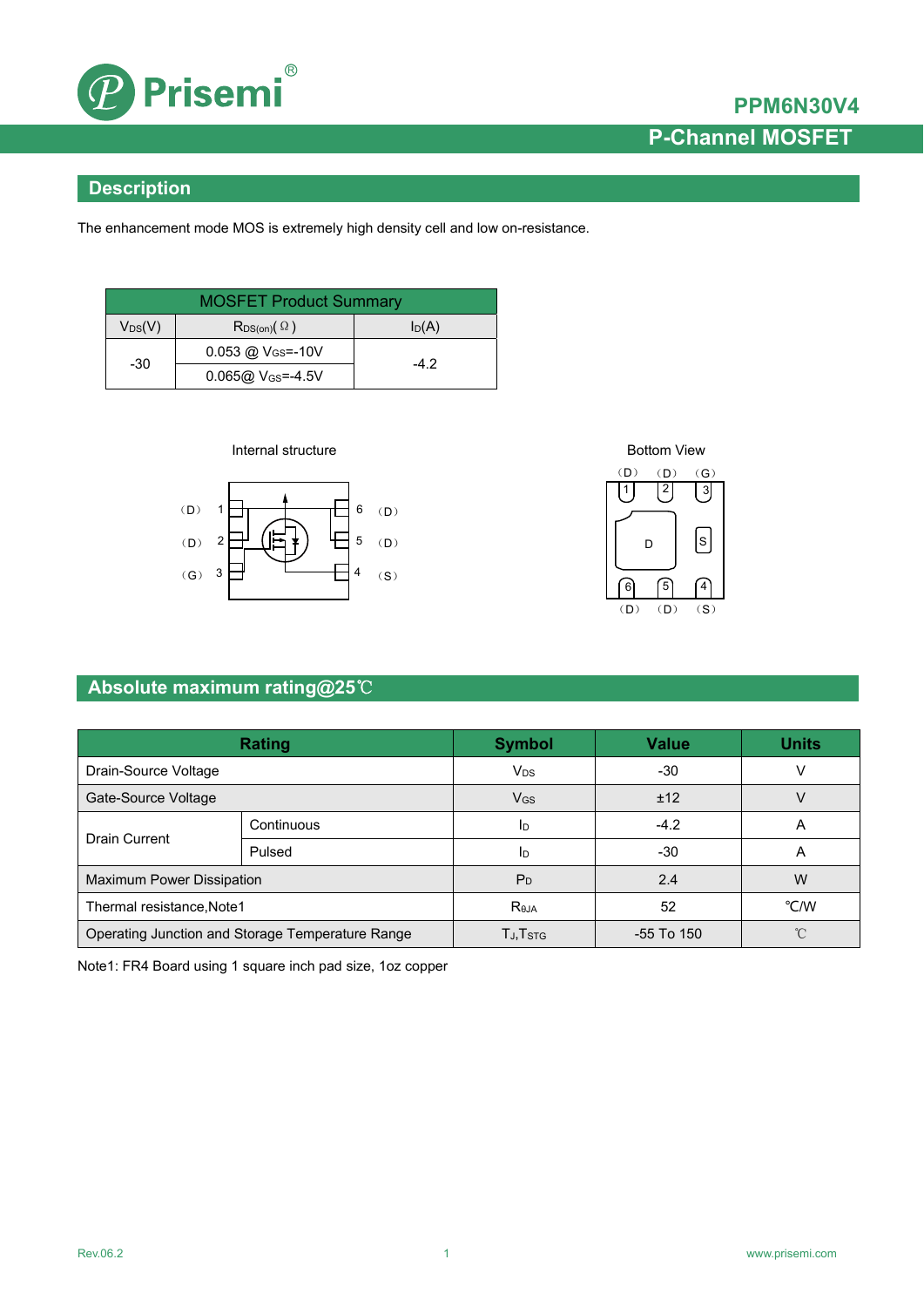## **Electrical characteristics per line@25**℃**( unless otherwise specified)**

| <b>Parameter</b>                  | <b>Symbol</b>            | <b>Conditions</b>                                            | Min.                     | Typ.           | Max.   | <b>Units</b> |  |
|-----------------------------------|--------------------------|--------------------------------------------------------------|--------------------------|----------------|--------|--------------|--|
| OFF CHARACTERISTICS               |                          |                                                              |                          |                |        |              |  |
| Drain-Source Breakdown Voltage    | <b>BV</b> <sub>DSS</sub> | $I_D = -250\mu A$ , $V_{GS} = 0V$                            | $-30$                    | $\blacksquare$ |        | $\vee$       |  |
| Zero Gate Voltage Drain Current   | <b>l</b> <sub>DSS</sub>  | $V_{DS} = -24V$ , $V_{GS} = 0V$                              | $\overline{\phantom{a}}$ |                | $-1$   | μA           |  |
| Gate-Body Leakage Current         | lgss                     | $V_{DS} = 0V$ , $V_{GS} = \pm 12V$                           |                          |                | ±100   | nA           |  |
| Gate Threshold Voltage            | $V$ <sub>GS(th)</sub>    | $V_{DS} = V_{GS}$ , $I_D = -250 \mu A$                       | $-0.7$                   |                | $-1.3$ | $\vee$       |  |
|                                   | $R_{DS(ON)}$             | $V_{GS} = -10V$ , $I_D = -4.2A$                              |                          | 53             | 60     | $m\Omega$    |  |
| Static Drain-Source On-Resistance |                          | $V$ <sub>GS</sub> =-4.5V, $I_D$ =-4A                         |                          | 65             | 75     | $m\Omega$    |  |
|                                   |                          | $V$ <sub>GS</sub> =-2.5V, $I_D$ =-2A                         |                          | 86             | 120    | $m\Omega$    |  |
| Forward Trans conductance         | gFS                      | $V_{GS} = -5V$ , I <sub>D</sub> = -5A, T <sub>A</sub> =125°C | $\overline{7}$           | 11             |        | S            |  |
| <b>DYNAMIC PARAMETERS</b>         |                          |                                                              |                          |                |        |              |  |
| Input Capacitance                 | Ciss                     |                                                              |                          | 950            |        | pF           |  |
| Output Capacitance                | C <sub>DSS</sub>         | $V_{GS}=0V$ , $V_{DS}=15V$ ,<br>$f = 1$ MHz                  |                          | 110            |        | pF           |  |
| Reverse Transfer Capacitance      | <b>CRSS</b>              |                                                              | $\overline{\phantom{a}}$ | 75             |        | pF           |  |
| <b>SWITCHING PARAMETERS</b>       |                          |                                                              |                          |                |        |              |  |
| Turn-On Delay Time                | $t_{d(on)}$              | $V_{DD} = -15V$ , $V_{GS} = -10V$ ,                          | $\overline{\phantom{0}}$ |                | 20     | ns           |  |
| <b>Turn-Off Delay Time</b>        | $t_{d(off)}$             | $R_L = 3.6\Omega$ , $R_G = 6\Omega$                          |                          |                | 35     | ns           |  |

#### **Typical Characteristics**

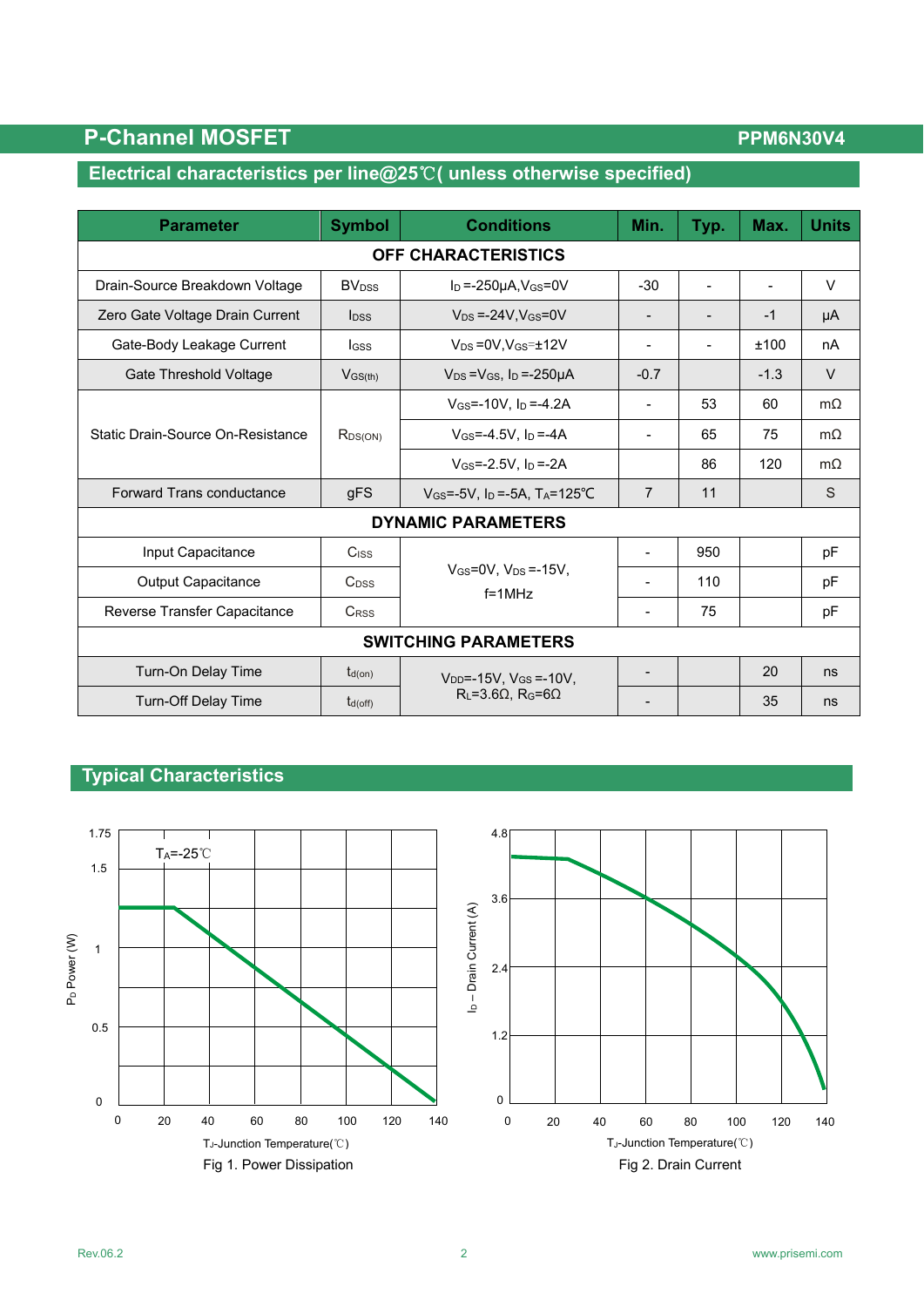## P-Channel MOSFET **PERIODIC PROPISION**

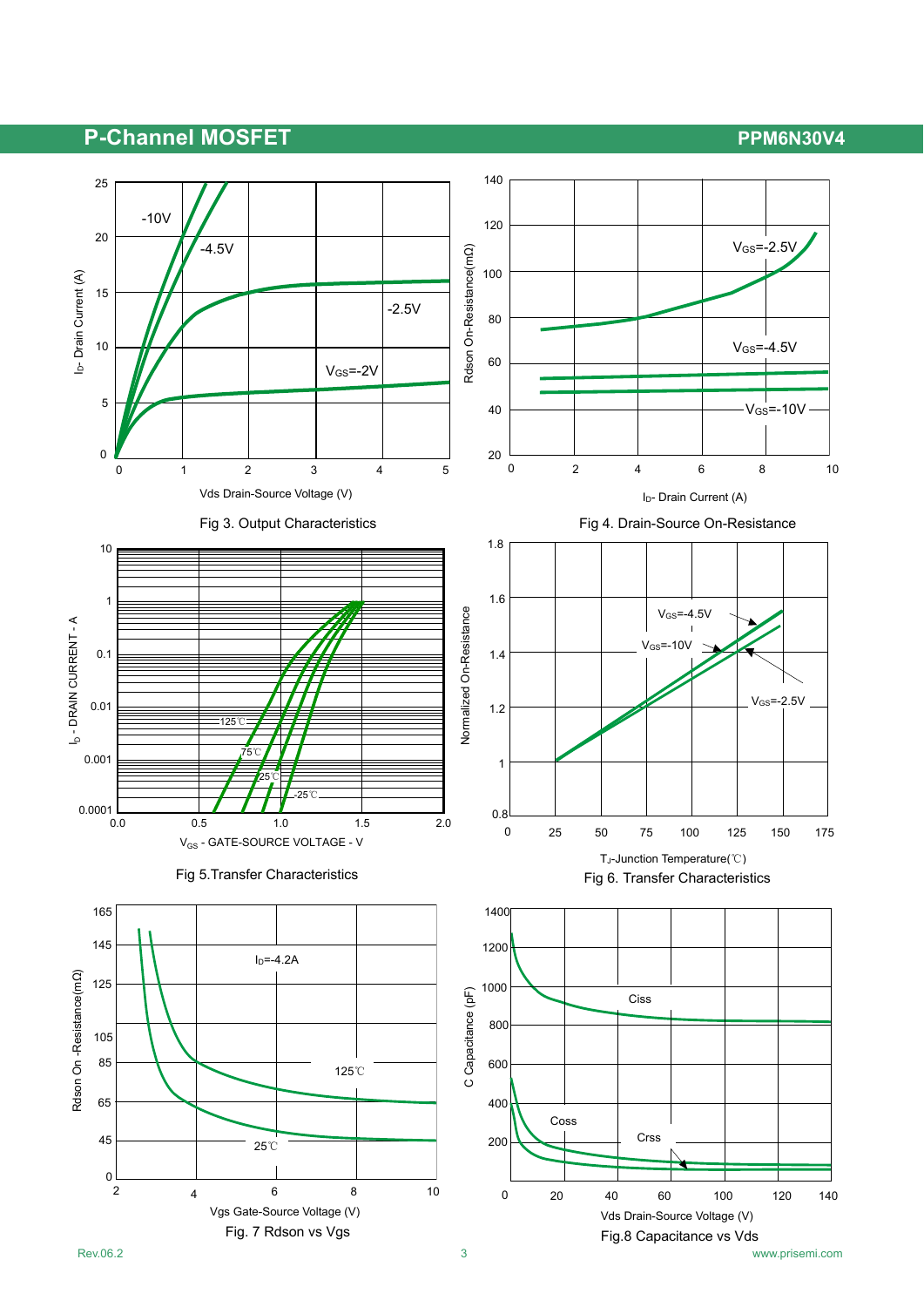

Fig.12 Normalized Maximum Transient Thermal Impedance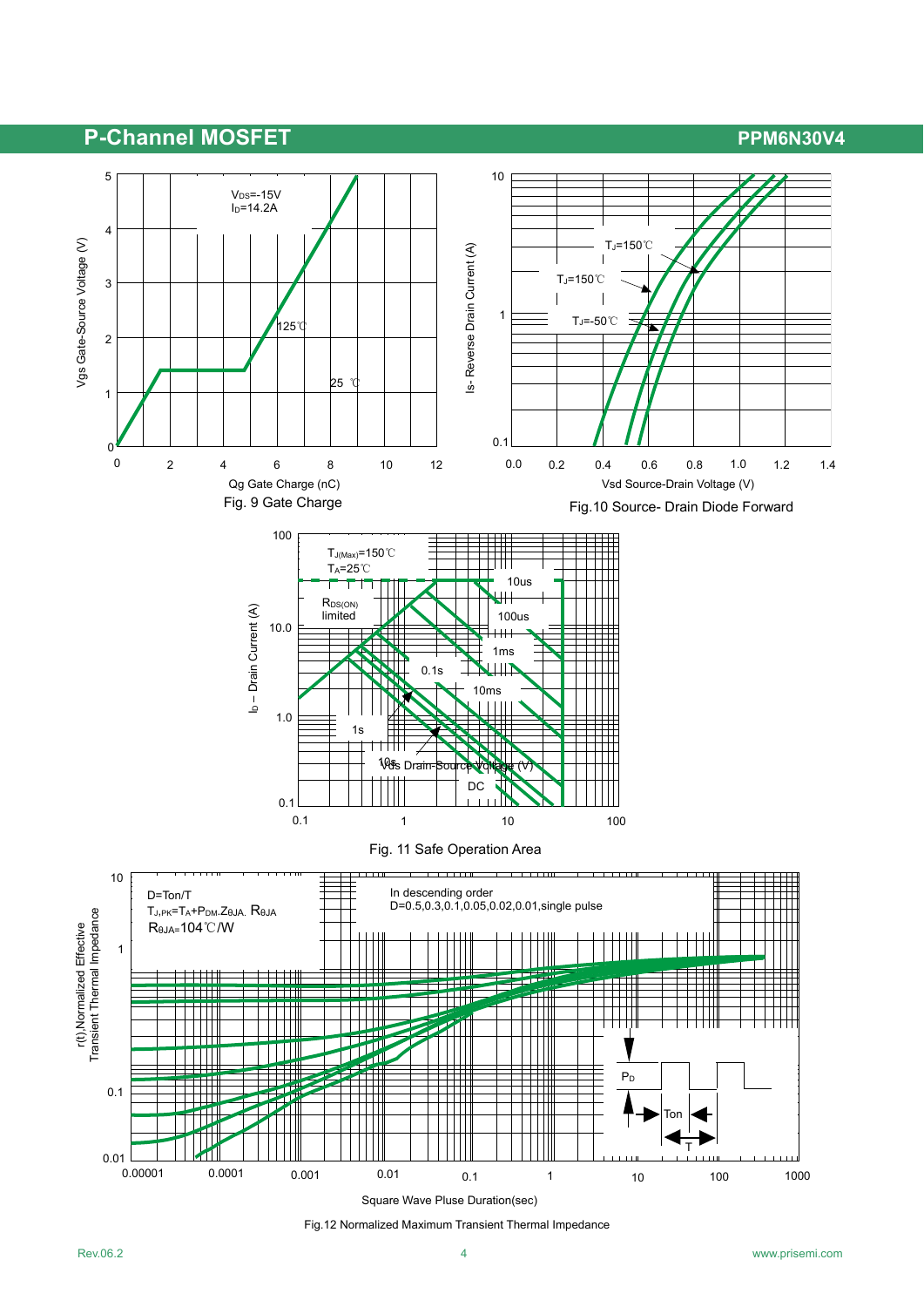





| Dim     | <b>Millimeters</b> |            |  |
|---------|--------------------|------------|--|
|         | <b>MIN</b>         | <b>MAX</b> |  |
| Α       | 1.90               | 2.10       |  |
| $\sf B$ | 1.90               | 2.10       |  |
| C       | 0.70               | 1.10       |  |
| D       | 0.80               | 1.00       |  |
| E       | 0.55               | 0.75       |  |
| E1      | 0.25 Ref.          |            |  |
| F       | 0.25               | 0.35       |  |
| G       | 0.20               | 0.35       |  |
| н       | 0.50               | 1.00       |  |
| J       | 0.60               | 0.80       |  |
| Κ       | 0.00               | 0.05       |  |
| L       | 0.20 Ref.          |            |  |
| M       | 0.15               |            |  |
| N       | 0.20               |            |  |
| O       | 0.25               |            |  |

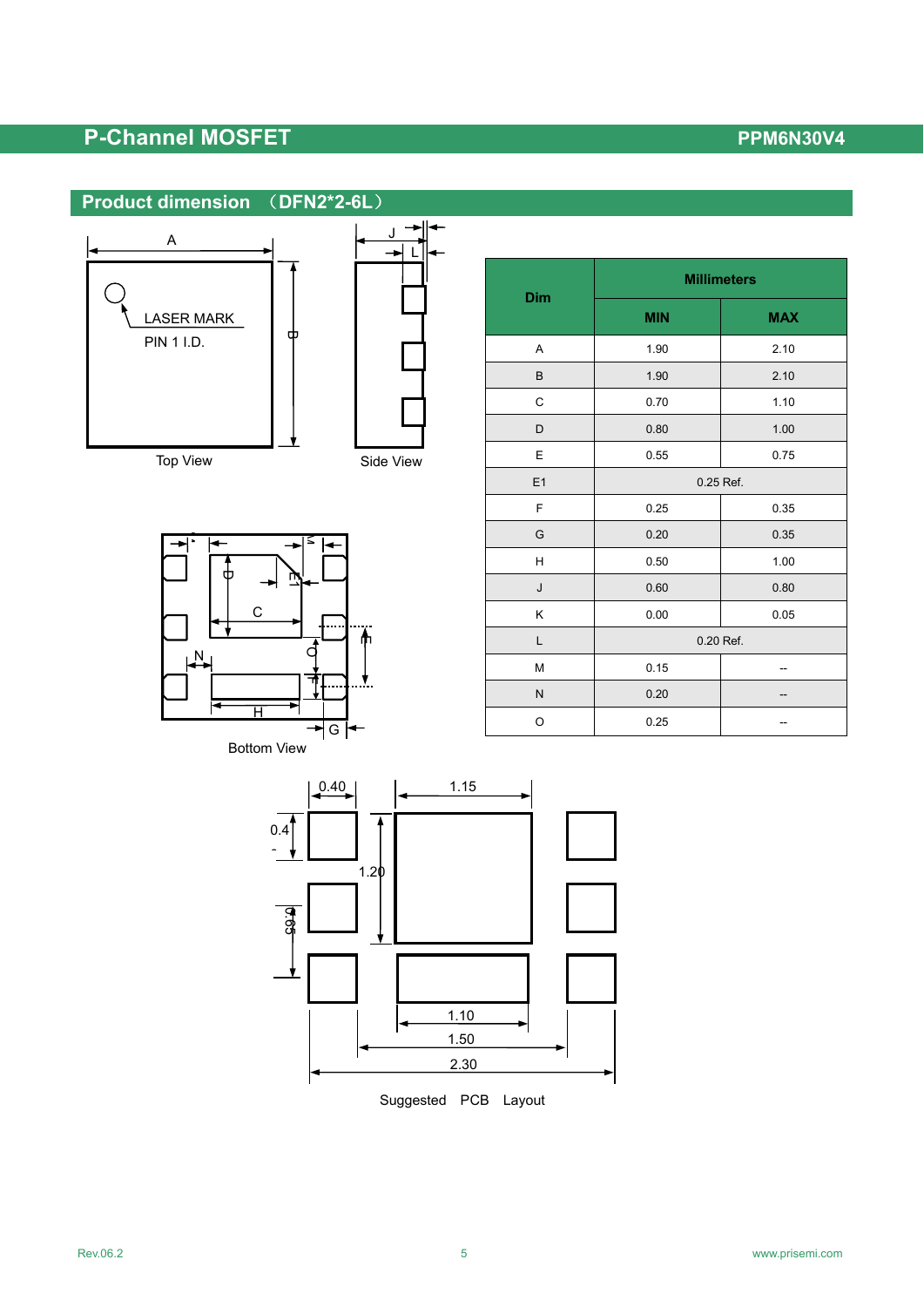## **Marking information**



XXXX:Part Serial number(variable)

#### **Ordering information**

| Device    | Package        | Reel | <b>Shipping</b>    |
|-----------|----------------|------|--------------------|
| PPM6N30V4 | $DFN-6L(2^*2)$ | 70   | 3000 / Tape & Reel |